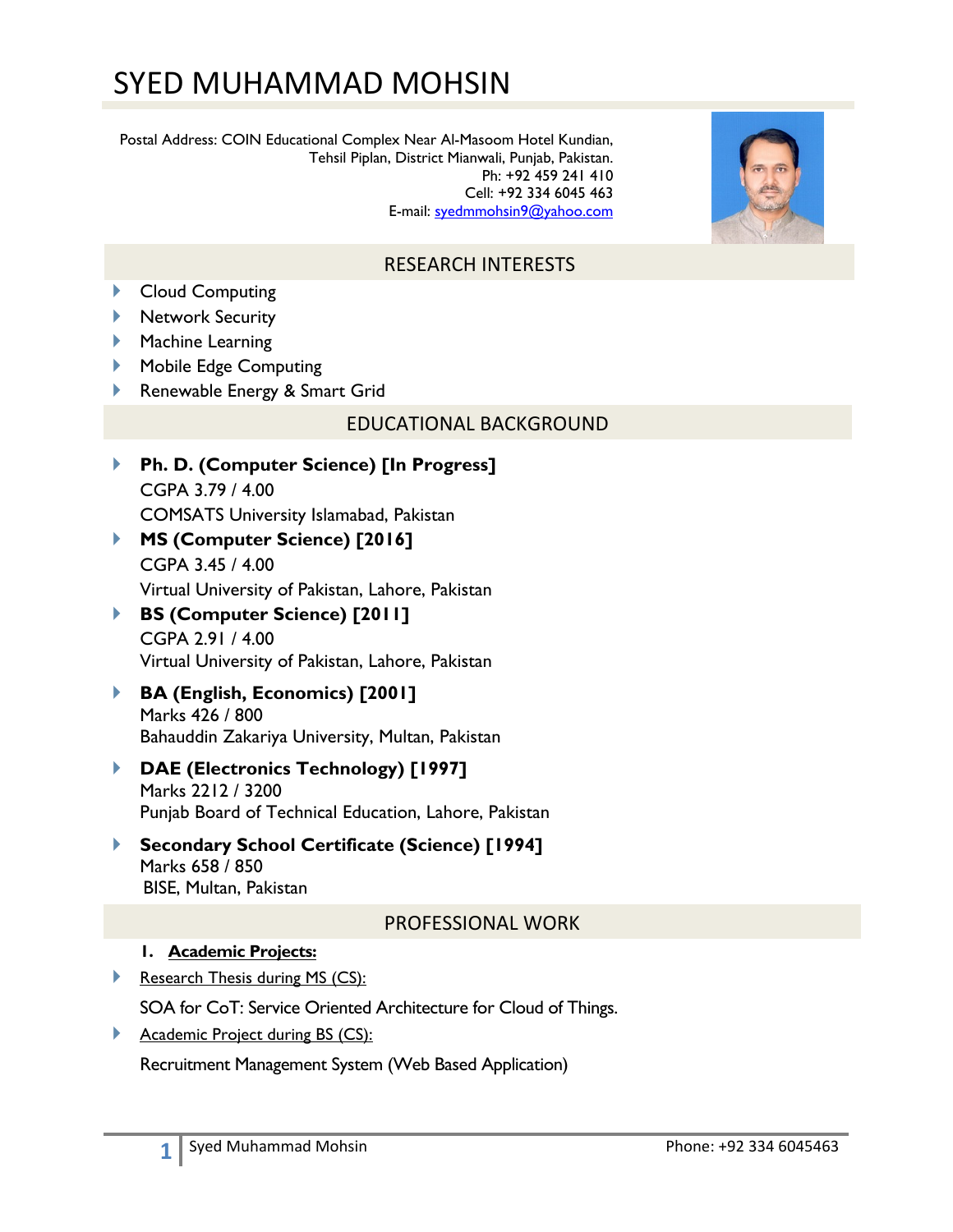#### **2. Research Activities:**

## **2.1 Research Publications in International Journals**

- 1) Aslam, S., Herodotou, H., **Mohsin, S. M**., Javaid, N., Ashraf, N., & Aslam, S. (2021). A survey on deep learning methods for power load and renewable energy forecasting in smart microgrids. Renewable and Sustainable Energy Reviews, 144, 110992. https://doi.org/10.1016/j.rser.2021.110992 **(IF = 14.98)**
- 2) Aurangzeb, K., Aslam, S., **Mohsin, S. M.,** & Alhussein, M. (2021). A Deep Learning-based Fair Pricing Mechanism in Smart Grids for Low Energy Consumption Users. IEEE Access, 9, 22035-22044. https://doi.org/10.1109/ACCESS.2021.3056035 **(IF = 3.74)**
- 3) Mustafa, I., Mustafa, H., Azar, A. T., Aslam, S., **Mohsin, S. M**., Qureshi, M. B., & Ashraf, N. (2020). Noise Free Fully Homomorphic Encryption Scheme Over Non-Associative Algebra. IEEE Access, 8, 136524-136536. https://doi.org/10.1109/ACCESS.2020.3007717 **(IF = 3.74)**
- 4) Mustafa, I., Khan, I. U., Aslam, S., Sajid, A., **Mohsin, S. M**., Awais, M., & Qureshi, M. B. (2020). A Lightweight Post-Quantum Lattice-Based RSA for Secure Communications. IEEE Access, 8(1), 99273-99285. https://doi.org/10.1109/ACCESS.2020.2995801 **(IF = 3.74)**
- 5) Aurangzeb, K., Aslam, S., Haider, S. I., **Mohsin, S. M.**, Islam, S. U., Khattak, H. A., & Shah, S. (2019). Energy forecasting using multiheaded convolutional neural networks in efficient renewable energy resources equipped with energy storage system. Transactions on Emerging Telecommunications Technologies, e3837. https://doi.org/10.1002/ett.3837 **(IF = 2.68)**
- 6) **Mohsin, S. M.**, Khan, I. A., Akber, S. M. A., Shamshirband, S., & Chronopoulos, A. T. (2018). Exploring the RFID mutual authentication domain. International Journal of Computers and Applications. https://doi.org/10.1080/1206212X.2018.1533614
- 7) Iqbal, Z., Javaid, N., **Mohsin, S. M.**, Akber, S. M. A., Afzal, M. K., & Ishmanov, F. (2018). Performance analysis of hybridization of heuristic techniques for residential load scheduling. Energies, 11(10), 2861. https://doi.org/10.3390/en11102861 **(IF = 2.70)**

## **2.2 Research Publications in International Conferences**

- 1) **Mohsin, S. M.,** Aslam, S., Akber, S. M. A., Iqbal, A., Waheed, A., & Ikram, A. (2020). Empowering Cloud of Thing with Edge Computing: A Comparative Analysis. In  $2<sup>nd</sup>$ International Conference on Information Science and Communication Technology 2020 (ICISCT' 20). IEEE.
- 2) **Mohsin, S. M.,** Ashraf, N., Aslam, S., Qureshi, H. K., Mustafa, I., Cheema, M. A., & Qureshi, M. B. (2020). A Cost Efficient Fair Pricing Scheme for Low Energy Consumers of Networked Smart Cities. In 2020 IEEE 91<sup>st</sup> Vehicular Technology Conference (VTC, 2020). IEEE.
- 3) Mahmood, S., **Mohsin, S. M.**, & Akber, S. M. A. (2020). Network Security Issues of Data Link Layer: An Overview. In 3<sup>rd</sup> International Conference on Computing, Mathematics and Engineering Technologies (iCoMET' 20). IEEE.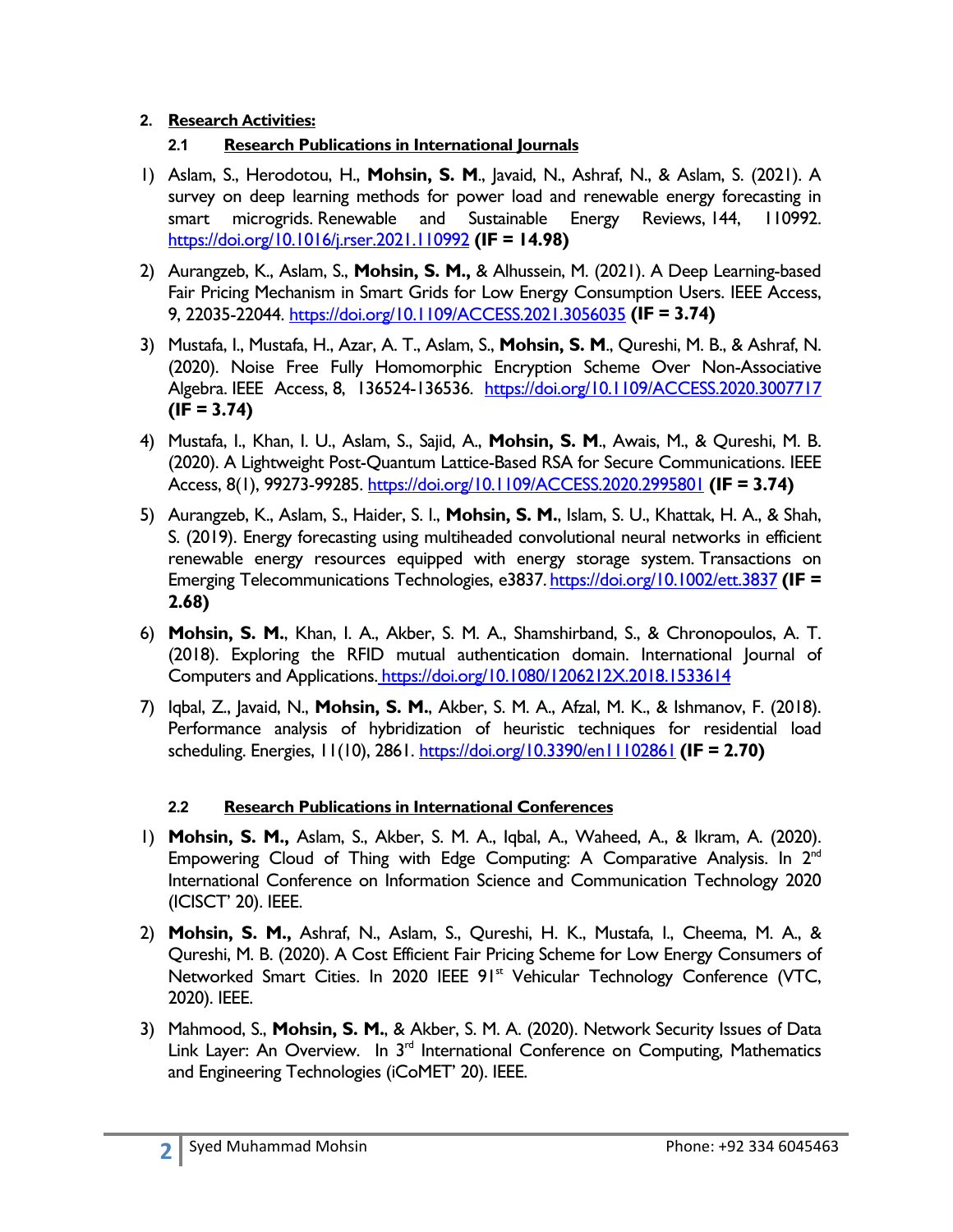- 4) Mustafa, I., Aslam, S., Qureshi, M. B., Ashraf, N., Aslam, S., **Mohsin, S. M.,** & Mustafa, H. (2020). RL-MADP: Reinforcement Learning-based Misdirection Attack Prevention Technique for WSN. In  $16<sup>th</sup>$  International conference on Wireless Communications & Mobile Computing (IWCMC' 2020). IEEE.
- 5) Aslam, S., Aslam, S., Herodotou, H., **Mohsin, S. M.,** & Aurangzeb, K. (2019). Towards Energy Efficiency and Power Trading Exploiting Renewable Energy in Cloud Data Centers. In International Conference on Advances in the Emerging Computing Technologies (AECT'19). IEEE.
- 6) Aslam, S., Herodotou, H., Ayub, N., & **Mohsin, S. M.** (2019). Deep Learning based Techniques for Enhancing the Performance of Microgrids: A Review. In 17<sup>th</sup> International Conference on Frontiers of Information Technology (pp. 116-121). IEEE.
- 7) **Mohsin, S. M.**, Javaid, N., Madani, S. A., Abbas, S. K., Akber, S. M. A., & Khan, Z. A. (2018). Appliance Scheduling in Smart Homes with Harmony Search Algorithm for Different Operation Time Intervals. In 32<sup>nd</sup> International Conference on Advanced Information Networking and Applications Workshops (pp. 51-60). IEEE.
- 8) **Mohsin, S. M.**, Javaid, N., Madani, S. A., Akber, S. M. A., Manzoor, S., & Ahmad, J. (2018). Implementing Elephant Herding Optimization Algorithm with different Operation Time Intervals for Appliance Scheduling in Smart Grid. In 32<sup>nd</sup> International Conference on Advanced Information Networking and Applications Workshops (pp. 240-249). IEEE.
- 9) Javaid, N., **Mohsin, S. M.**, Iqbal, A., Yasmeen, A., & Ali, I. (2018). A Hybrid Bat-Crow Search Algorithm Based Home Energy Management in Smart Grid. In Conference on Complex, Intelligent, and Software Intensive Systems (pp. 75-88). Springer, Cham.
- 10) Javaid, N., Ullah Khan, A., **Mohsin, S. M.**, Jadoon, Y. K., & Nazeer, O. (2018). A Hybrid Flower-Grey Wolf Optimizer Based Home Energy Management in Smart Grid. In International Conference on Innovative Mobile and Internet Services in Ubiquitous Computing (pp. 46-59). Springer, Cham.
- 11) Aslam, S., Javaid, S., Javaid, N., **Mohsin, S. M.**, Khan, S. S., & Akbar, M. (2018). An efficient home energy management and power trading in smart grid. In International Conference on Innovative Mobile and Internet Services in Ubiquitous Computing (pp. 231-241). Springer, Cham.
- 12) Akber, S. M. A., Khan, I. A., Muhammad, S. S., **Mohsin, S. M.**, Khan, I. A., Shamshirband, S., & Chronopoulos, A. T. (2018). Data Volume Based Data Gathering in WSNs using Mobile Data Collector. In Proceedings of the 22nd International Database Engineering & Applications Symposium (pp. 199-207). ACM.

#### **3. Professional Experience:**

#### **a. National / International Journals**

| Sr. No. | <b>Period</b> | Journal | Role ,<br>Position |
|---------|---------------|---------|--------------------|
|         |               |         |                    |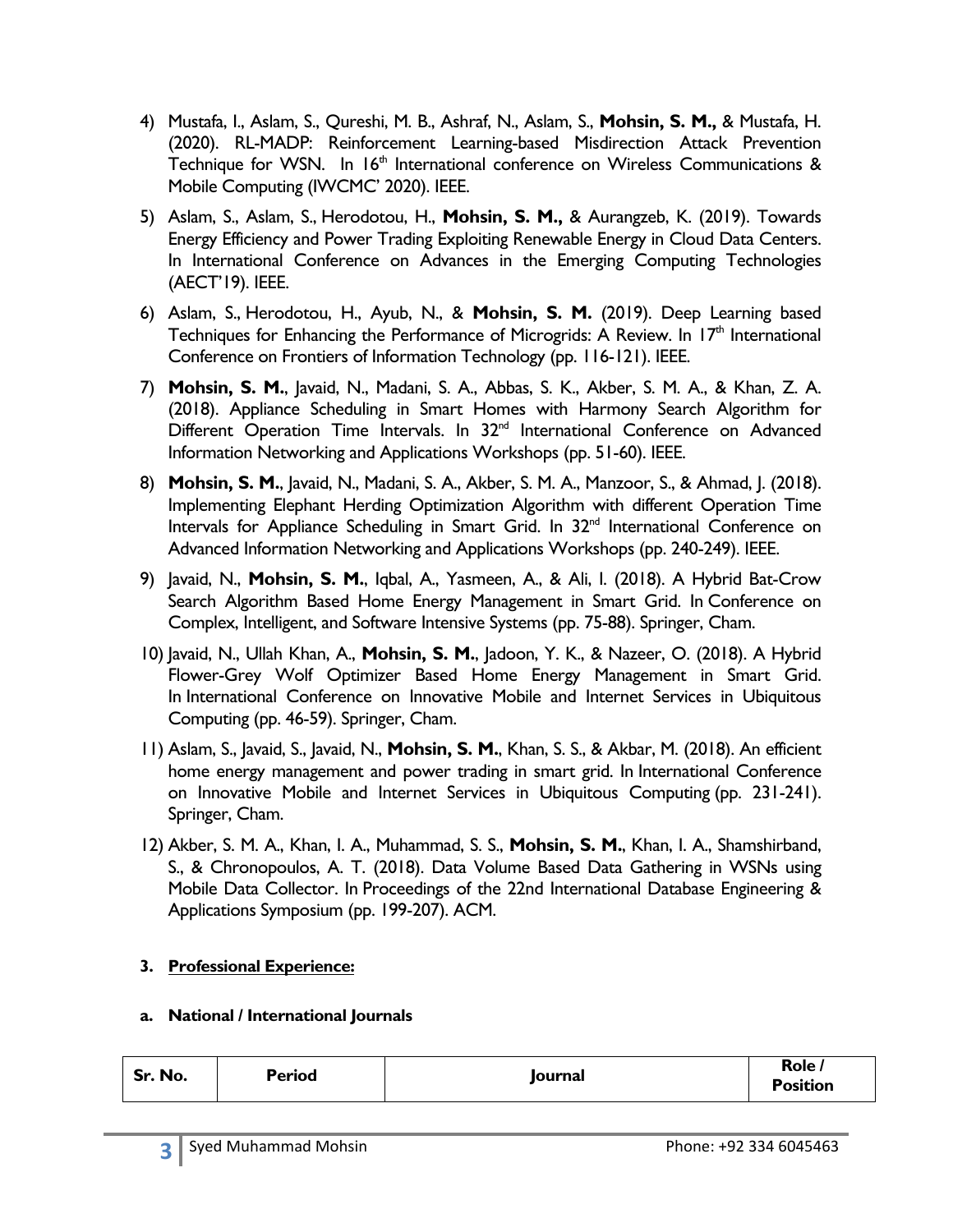| 4              | Since December,<br>2020 | International Journal of Networked and<br>Distributed Computing (IJNDC)<br>(ISSN: 2211-7946)     | Reviewer |
|----------------|-------------------------|--------------------------------------------------------------------------------------------------|----------|
| 3              | Since August, 2020      | Advances in Science, Technology and<br>Engineering Systems Journal (ASTESJ)<br>(ISSN: 2415-6698) | Reviewer |
| $\overline{2}$ | Since February,<br>2020 | IEEE Access (ISSN: 2169-3536)                                                                    | Reviewer |
|                | Since January, 2019     | Internet of Things and Cloud Computing<br>(ISSN: 2376-7731)                                      | Reviewer |

#### **b. Conferences / Workshops**

| Sr.<br>No.     | <b>Conference</b><br><b>Period</b> | <b>Title of Conferences /</b><br>Workshops                                                                                          | <b>Conference</b><br>Organizer                                                                     | Role /<br><b>Position</b>             |
|----------------|------------------------------------|-------------------------------------------------------------------------------------------------------------------------------------|----------------------------------------------------------------------------------------------------|---------------------------------------|
| 12             | December<br>13 - 14, 2021          | 18th International<br>Conference on Frontiers of<br><b>Information Technology</b><br>(FIT, 2021)                                    | <b>COMSATS</b><br>University, Islamabad<br>(CUI), Pakistan                                         | Program<br>Committee<br><b>Member</b> |
| $\mathbf{1}$   | December<br>09 - 10, 2021          | <b>IEEE International Conference</b><br>on Electrical, Computer, and<br><b>Energy Technologies</b><br>(ICECET'21)                   | Aksaray University,<br><b>Turkey</b>                                                               | <b>Reviewer</b>                       |
| 10             | October<br>07 - 08, 2021           | <b>IEEE</b> International<br>Conference on Electrical,<br>Computer, Communications,<br>and Mechatronics Engineering<br>(ICECCME'21) | <b>IEEE Mauritius</b><br>Section                                                                   | Reviewer                              |
| 9              | September<br>25 - 26, 2021         | International Conference on<br><b>Frontiers of Computer</b><br><b>Sciences and Software</b><br>Engineering (CSSE'21)                | China Academy of<br>Information and<br>Communication<br>Technology (CAICT)                         | <b>TPC</b><br>Member                  |
| 8              | August<br>$10 - 12, 2020$          | <b>International Online</b><br>Conference on Digitalization<br>and Cyber Security 2020                                              | Virtual University of<br>Pakistan, Lahore                                                          | Participant                           |
| $\overline{7}$ | March<br>25 - 27, 2020             | 2020 Training Workshop on<br><b>Green Technology</b>                                                                                | <b>Institute of Process</b><br>Engineering (IPE) and<br>Chinese Academy of<br>Science (CAS), China | Participant                           |
| 6              | February<br>10 - 12, 2020          | International Conference on<br>advances in Emerging<br><b>Computing Technologies</b><br>(AECT'19)                                   | <b>Islamic University of</b><br>Madinah, KSA                                                       | Author /<br>Participant               |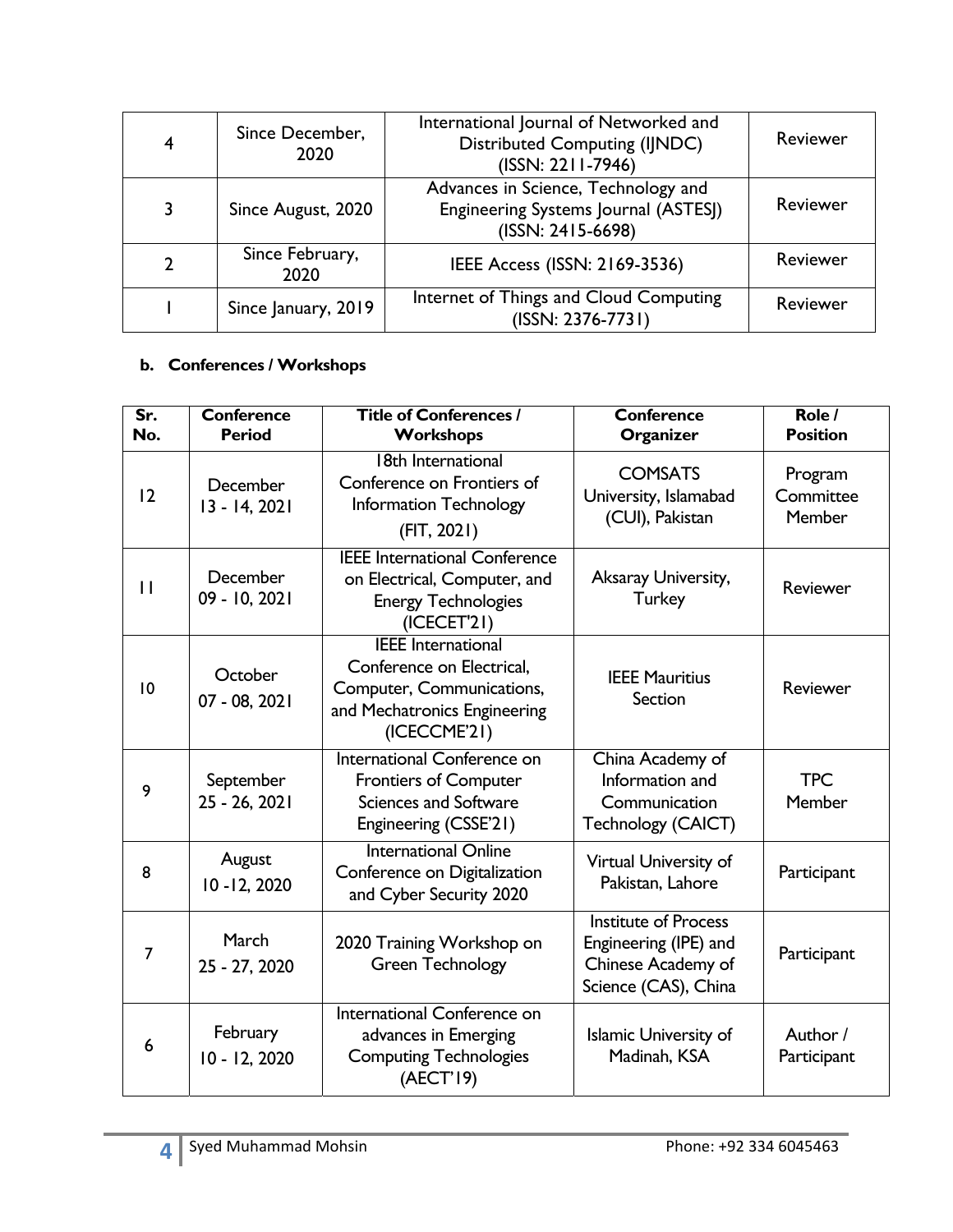| 5 | February<br>$8 - 9, 2020$ | 2nd International Conference<br>on Information Science &<br><b>Communication Technology</b><br>2020 (ICISCT'20)             | University of<br>Karachi, Pakistan                                                                  | Author /<br>Presenter   |
|---|---------------------------|-----------------------------------------------------------------------------------------------------------------------------|-----------------------------------------------------------------------------------------------------|-------------------------|
| 4 | January<br>29 - 30, 2020  | 3rd International Conference<br>on Computing Mathematics<br>and Engineering Technologies<br>(iCoMET)                        | <b>IBA Sukkur</b><br>University, Pakistan                                                           | Author /<br>Presenter   |
| 3 | December<br>16 - 18, 2019 | 17th International<br>Conference on Frontiers of<br>Information Technology (FIT)                                            | <b>COMSTECH</b><br>Secretariat<br>Islamabad, Pakistan                                               | Author /<br>Participant |
| 2 | April 04, 2019            | Developing Entrepreneurial<br>Scientists - Serving Science<br>and Society                                                   | University of<br>Sargodha, Sargodha,<br>Pakistan                                                    | Participant             |
| 1 | April<br>14 - 16, 2016    | <b>First International</b><br>Conference on Indigenous<br><b>Resource Management</b><br><b>Opportunities and Challenges</b> | University of<br>Management<br>Sciences and<br><b>Information</b><br>Technology, Kotli,<br>Pakistan | Author /<br>Presenter   |

 Working as Network Administrator and Computer Lab Incharge at College of Intellectual Novitiates (COIN) Kundian, Tehsil Piplan, District Mianwali (A Campus of Virtual University of Pakistan) since January, 2008.

#### **4. Academic Experience:**

- Taught various subjects of Computer Science at Chenab College of Advance Studies, Mianwali (affiliated with NCBA&E) from April, 2017 to March, 2019.
- **Taught various subjects of Computer Science at University of Sargodha, Sub-Campus** Mianwali during Spring, 2019.
- **Taught various subjects of Computer Science at University of Mianwali during Fall, 2019.**
- Taught various subjects of Computer Science at University of the Punjab, Jhelum Campus (PU JC) during Spring, 2021.

## OTHER SKILLS

- Good command on MATLAB, CloudAnalyst, iFogSim.
- Excellent problem-solving skills
- Dedicated, Proactive, Full of Initiative and Drive
- Excellent Interpersonal Communication Skills
- Proficient in English reading, writing and speaking.

# **HOBBIES**